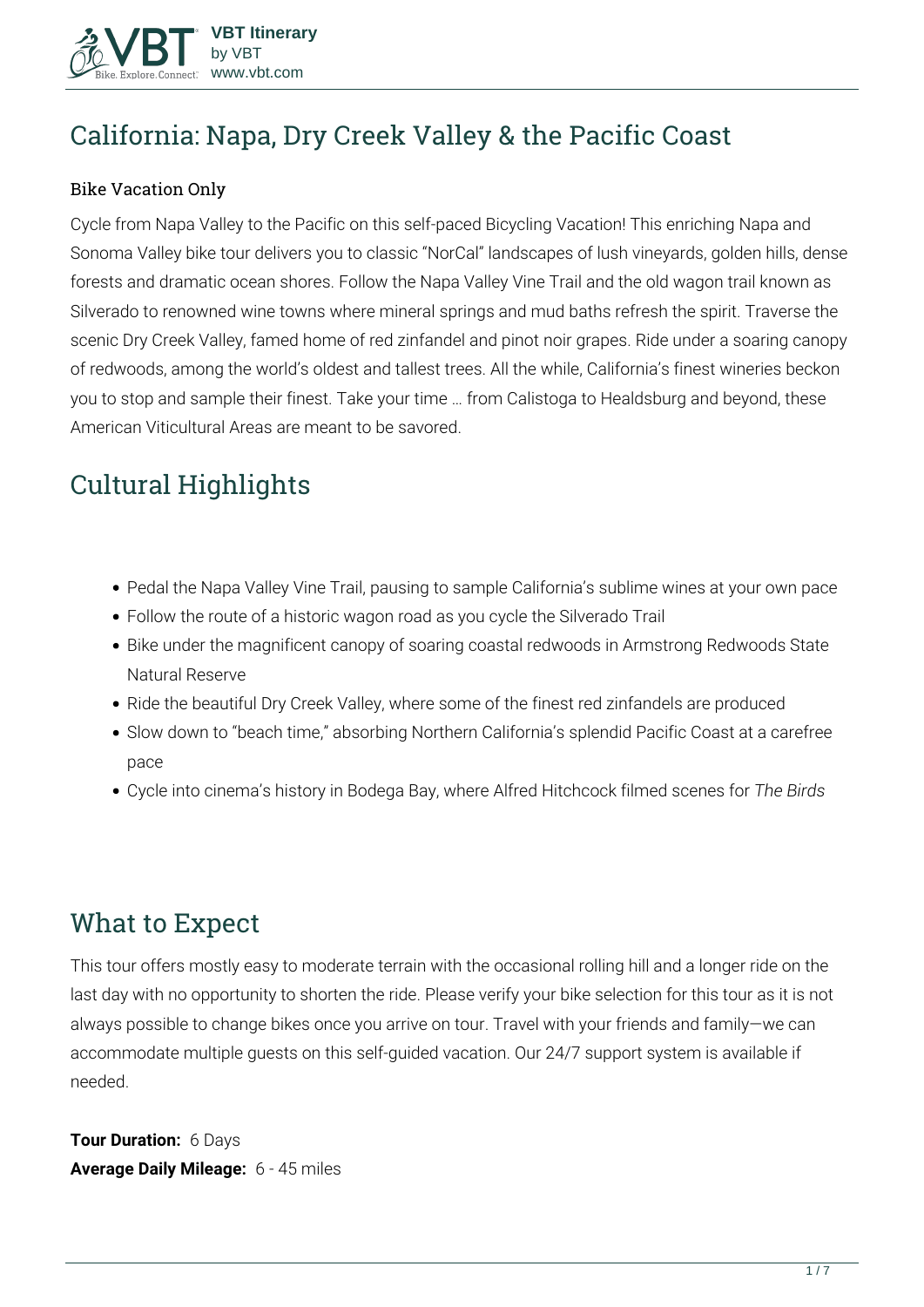

**Average Cycling Time:** 2:45 - 4:15

## **Climate Information**

#### **Average High/Low Temperature (°F)**

Apr 72º/43º, May 78º/46º, Jun 86º/50º, Jul 90º/51º, Aug 89º/52º, Sep 87º/50º, Oct 80º/46º, Nov 65º/44º

#### **Average Rainfall (in.)**

Apr 1.5, May 1.0, Jun 0, Jul 0, Aug 0, Sep 0, Oct 1.5, Nov 2.6

## **DAY 1: VBT Self-Guided Bicycling Vacation begins / Arrive in Napa**

Your Self-Guided Bicycling Vacation begins at the Napa River Inn in Napa, center of some of California's most heralded wineries. The charming town is situated on the Napa River, and your inn puts you at the center of it all. Make your own travel arrangements to Napa. For suggestions on traveling to Napa, please, refer to your VBT Handbook. If you are driving to the tour, free parking is available at the inn. Suggestions for parking for the remainder of the week are also in the VBT Handbook.

You meet your VBT Local host, along with any other VBT guests arriving on the same day, at 1:00 p.m. for a Welcome Orientation at the inn (Napa River Inn, 500 Main Street, CA 94559 707.251.8500). Please be dressed and ready for cycling. Your Local host will be carrying a VBT sign and/or wearing a VBT garment.

The Welcome Orientation with your VBT Local host includes:

- An overview of the itinerary
- Bike fitting and equipment familiarization
- Review of the Ride with GPS navigation app
- Important contact information in case you need to reach your VBT Local host
- Safety briefing
- Local suggestions (restaurants, things to do, etc.)

Everyone comes to Napa Valley to sample their favorite wines in the place of their origin. Here, where some ten percent of the world's wines are produced, you have hundreds of wineries to choose from! It is pure pleasure to follow your own desires in this scenic pocket of California, blanketed with vast vineyards and overseen by the Mayacamas Mountains. The stunning valley gained international recognition among oenophiles after the 1976 Judgment of Paris, when a Chardonnay from Calistoga beat nine other contenders in a blind tasting.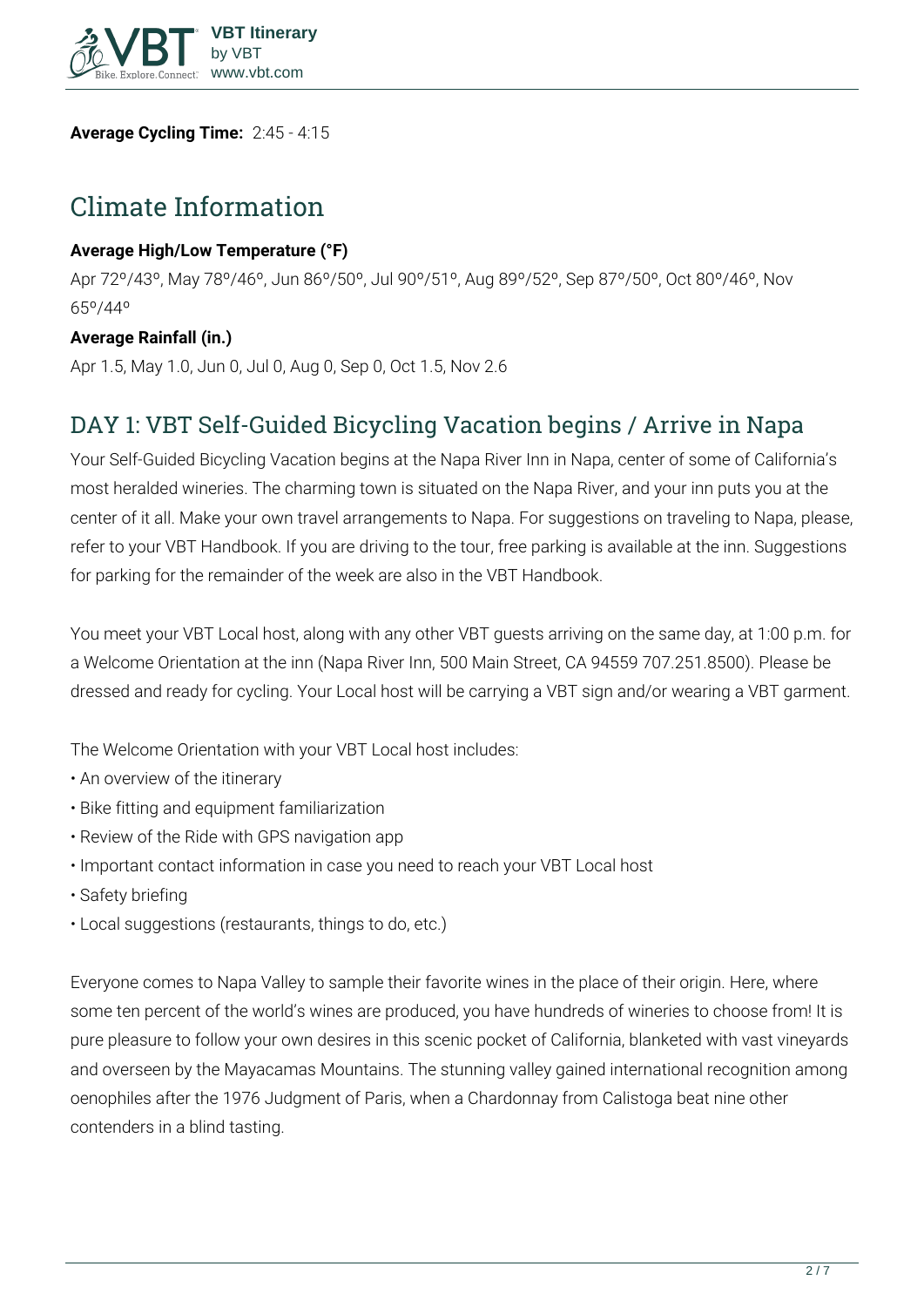Head out on a warm-up ride along our suggested out-and-back route. This idyllic spin traces the scenic Napa River whose waters nurture an enormous network of vineyards. The short ride leaves you ample time to browse downtown Napa this evening, perusing its galleries and shops and perhaps stopping at the Oxbow Public Market, a lively and colorful emporium of olive oils, spirits, and all manner of souvenirs. Stop by a wine tasting room or wine bar to sip a glass or two. Alternately, you may indulge in the services of the day spa at your inn.

This evening, select one of Napa's many fine restaurants for a dinner of locally sourced dishes and—of course—the region's incredible wine.

**Today's Ride Choices**

**Today's Ride Choise** Napa Loop — 5.7 miles

**What to Expect:** This short ride leaves directly from the inn, following the Napa Valley Vine Trail, a dedicated bike path. Enjoy views of the Napa River as you familiarize yourself with your bicycle.

# **DAY 2: Yountville / Napa / Stay Put Day**

After breakfast, you cycle into the heart of the Napa Valley, heading north along one of the region's renowned and scenic routes—the Napa Valley Vine Trail. It's about 10 miles to Yountville, named for the pioneer who established the first vineyard in the valley. The town's status as a favorite destination for gourmands makes it the ideal stop for a morning pastry, or you can time your day so that you pass through at lunchtime.

**Today's Ride Choices**

Napa to Yountville — 20 miles | Yountville to Napa long option — 10 miles | Yountville to Napa long option — 17 miles

**What To Expect:**

**Napa to Yountville**

The route departs Napa primarily on a dedicated bike path to Yountville with no significant climbing.

**Yountville to Napa long option**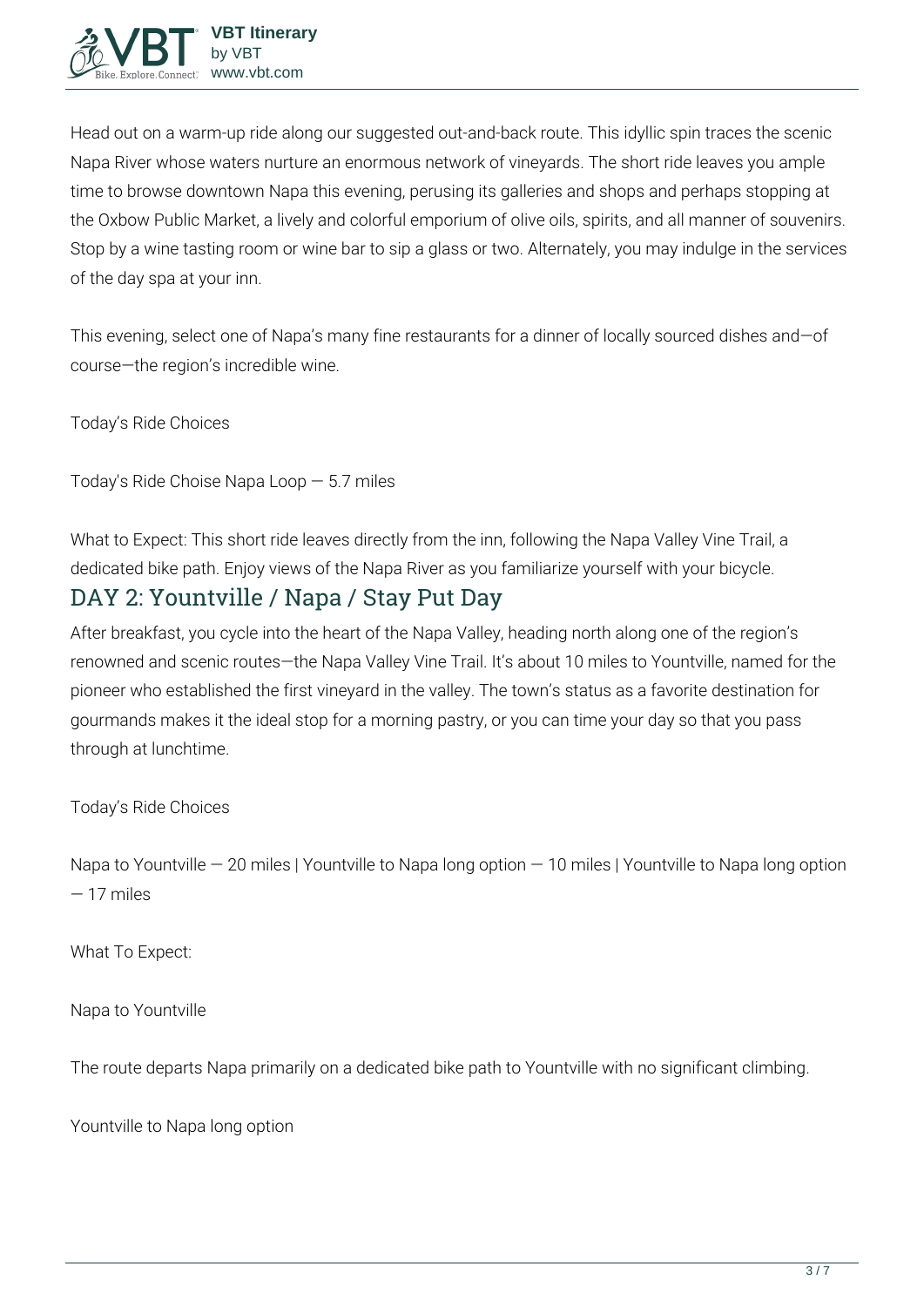Traveling by way of a slightly different route, you'll return to explore more of Napa. This shorter option stays primarily on the valley route from this morning's ride.Traveling by way of a slightly different route, you'll return to explore more of Napa. This longer option adds a deviation towards Carneros Creek and adds some moderate hills.

#### **Included Meals:** Breakfast

## **DAY 3: Napa to Healdsburg / Move on Day**

The day starts with a shuttle to Calistoga. Then, cycle west out of Calistoga into classic wine country. Lush vineyards, golden hills and wide-open farm fields mark your progress and evoke the spirit of the good life of northern California. You choose from two rides today, one leading you to Healdsburg on a more direct route and the other sending you onto quieter roads with some hill climbing. Both feature breathtaking vistas, opportunities to stop for wine tasting and vineyard tours (including at the vineyard owned by Francis Ford Coppola) and an invigorating finish in the charming town of Healdsburg, home to three of the top wineries in the United States and consistently hailed as one of the top 10 small towns in America.

You spend two nights here in this bustling valley town on the banks of the Russian River. Upon arrival, take time to explore the historic 19th-century Spanish Colonial plaza with its quaint gazebo. Follow the tree-lined streets to its museum housed in the Carnegie Library, stroll along the river though Railroad Park or perhaps explore one of the galleries showcasing the valley's lovely art, photography, glassware, and jewelry. Dinner is on your own; you'll find ample mouthwatering choices near your hotel.

#### **Today's Ride Choices**

Calistoga to Healdsburg short option  $-33.4$  miles | Calistoga to Healdsburg long option  $-36.6$  miles

#### **Included Meals:** Breakfast

## **DAY 4: Dry Creek Valley & Alexander Valley / Healdsburg / Stay Put Day**

Spend today as you wish, exploring shops and boutiques, paddling in the river at Veterans Memorial Beach and exploring this once sleepy farming village. If you're an oenophile, visit the Healdsburg Public Library, the region's reference for all things wine. Or canoe along the fabled Russian River by canoe, admiring the towering redwood trees and riverside vistas.

If you prefer more time on your bicycle, ride the American Viticultural Area of the Dry Creek Valley, a scenic stretch of some 160 wineries that largely grow the red zinfandel grape. The route—striking for its sand-colored landscapes and lush vineyards that stretch to Dry Creek and distant hills.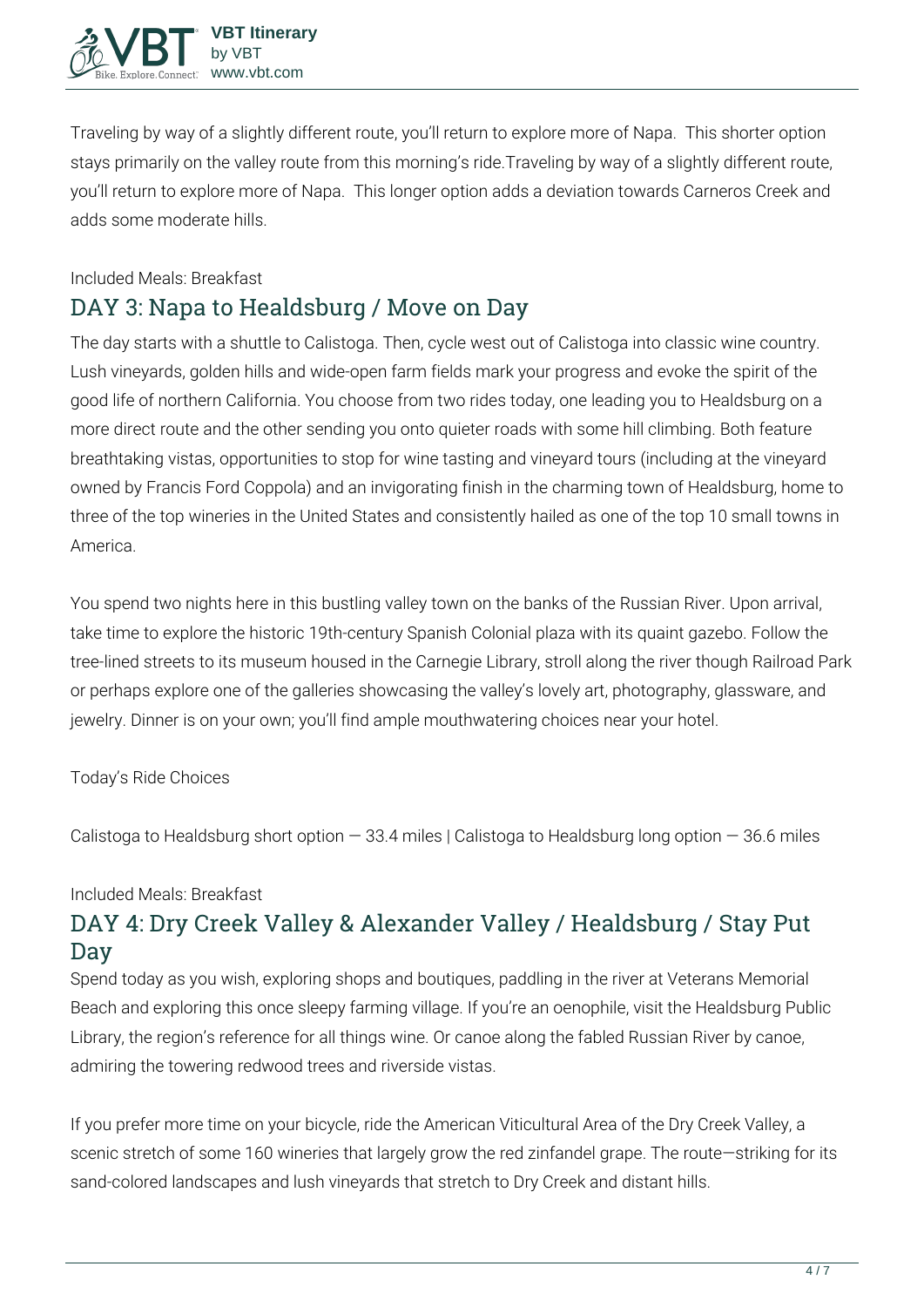

Your scenic ride leads you into the adjacent Alexander Valley, realm of the celebrated pinot noir grape and the largest wine region in Sonoma. Because it is sheltered from the Pacific by low lying hills, this is one of the warmest areas in Northern California by day and very cool by night. The Russian River's early morning fogs further keep the grapes from maturing too quickly. The growing season is thus up to 20 percent longer than in other areas, resulting in a more fully realized wine. The gentle Geyserville and Lytton Springs roads provide ample opportunities for wine tastings, including the Coppola Winery, designed by its cinephile owner as a pleasure park of food, wine, dancing and performances.

#### **Today's Ride Choices**

Alexander Valley from Healdsburg short option — 22.7 miles | Alexander Valley from Healdsburg long  $option - 31.6 miles$ 

**What To Expect:**

**Alexander Valley from Healdsburg short option**

On both options, you can look forward to a gentle ride through pinot noir country. You cycle the beautiful West Dry Creek road to Geyserville and the Alexander Valley. The day's route leads you to some of the most famous California vineyards, including the Coppola winery, where you may stop for tastings and tours as you wish.

#### **Alexander Valley from Healdsburg long option**

On both options, you can look forward to a gentle ride through pinot noir country. You cycle the beautiful West Dry Creek road to Geyserville and the Alexander Valley. The day's route leads you to some of the most famous California vineyards, including the Coppola winery, where you may stop for tastings and tours as you wish.

#### **Included Meals:** Breakfast

### **DAY 5: Armstrong Redwoods / Bodega Bay / Move on Day**

Set out on an epic ride that showcases the best of Northern California. You begin among the vineyards that have surrounded you all week. Follow the winding Russian River through fertile farmland and dense forests. In Guerneville, you may take a short detour into the magnificent Armstrong Redwoods State Natural Reserve, where the world's tallest trees live up to 2,000 years and soar to 350 feet. Enjoy your packed lunch here under a breathtaking canopy of the Sequoia sempervirens. Your river valley route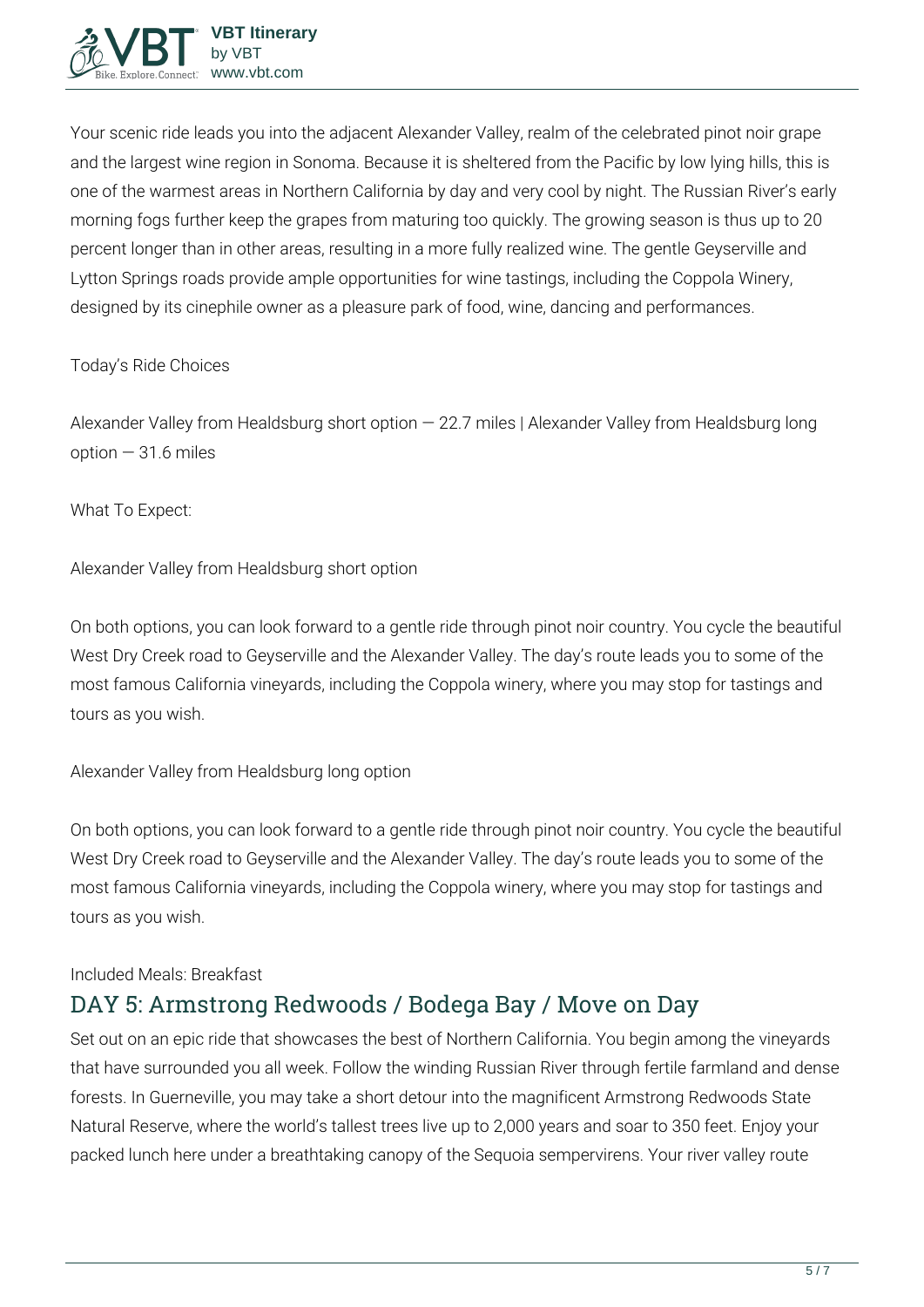

continues its course to the Pacific Ocean and Sonoma Coast State Park. The Russian River ends here, but your ride continues south along California's stunning Pacific Coast Highway, a spectacular stretch of coastal prairie and sandy and rocky shorelines. As you ride, keep your eyes out for the Arched Rock just offshore. At ride's end, you arrive in Bodega Bay, where Alfred Hitchcock filmed some scenes for The Birds.

Today, Bodega Bay is far more subdued, a scenic fishing village overseen by the rocky peninsular cliffs of Bodega Head. You settle in to your inn here and have the rest of the day to simply relax with a walk on the beach, a spa treatment, a dip in the pool or a soak in the hot tub. With its oceanside setting, it's the perfect spot to wrap up your Northern California adventure.

For dinner, you might stay at your inn to indulge in the dishes of the Tides Wharf Restaurant. Its parking area was used by Hitchcock in the film, but you'll remember it for its fresh seafood, spectacular bay views and gracious service.

**Today's Ride Choices**

Healdsburg to Armstrong Redwoods to Bodega Bay — 45.3 miles

**What to Expect:** Today's ride departs Healdsburg and follows the Russian River Valley over rolling terrain. At 18 miles, in Guerneville, you have the option of an out-and-back ride of about 6 miles total to the Armstrong Redwoods State Natural Reserve, a stunning forest of redwoods. It is a gradual climb up to the Reserve. Returning to your route at Guerneville, you continue along the river valley and enter Sonoma Coast State Park at about 36 miles, turning due south along the famous Pacific Coast Highway. Enjoy breathtaking ocean vistas, with the Pacific on your right-hand side, for about 10 miles until you arrive in Bodega Bay.

#### **Included Meals:** Breakfast

## **DAY 6: VBT Self-Guided Bicycle Vacation ends / Departure**

Your California wine country bike tour ends with breakfast at your hotel in Bodega Bay. Check-out is at 11:00 a.m. Depart at your leisure. For suggestions on traveling from Bodega Bay, please refer to your VBT Handbook.

**Included Meals:** Breakfast

## **Accommodations**

May vary depending on departure date.